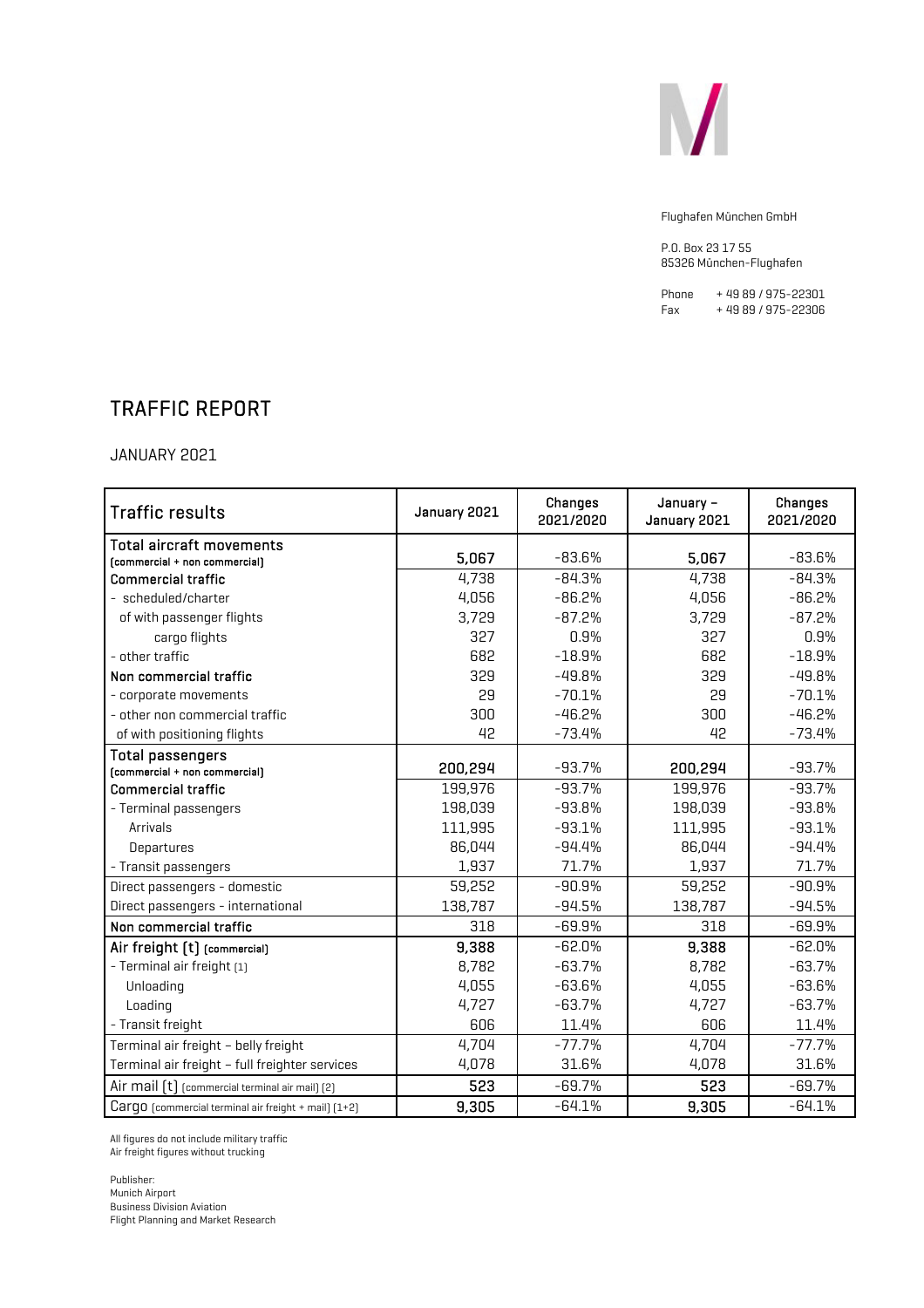

P.O. Box 23 17 55 85326 München-Flughafen

Phone + 49 89 / 975-22301<br>Fax + 49 89 / 975-22306 + 49 89 / 975-22306

### TRAFFIC REPORT

FEBRUARY 2021

| <b>Traffic results</b>                               | February 2021 | Changes<br>2021/2020 | January -<br>February 2021 | Changes<br>2021/2020 |
|------------------------------------------------------|---------------|----------------------|----------------------------|----------------------|
| <b>Total aircraft movements</b>                      |               |                      |                            |                      |
| [commercial + non commercial]                        | 3,620         | $-87.8%$             | 8,687                      | $-85.6%$             |
| <b>Commercial traffic</b>                            | 3,195         | $-88.9%$             | 7,933                      | $-86.6%$             |
| - scheduled/charter                                  | 2,577         | $-90.8%$             | 6,633                      | $-88.4%$             |
| of with passenger flights                            | 2,192         | $-92.1%$             | 5,921                      | $-89.6%$             |
| cargo flights                                        | 385           | 31.4%                | 712                        | 15.4%                |
| - other traffic                                      | 618           | $-24.3%$             | 1,300                      | $-21.5%$             |
| Non commercial traffic                               | 425           | $-49.5%$             | 754                        | $-49.6%$             |
| - corporate movements                                | 38            | $-43.3%$             | 67                         | $-59.1%$             |
| - other non commercial traffic                       | 387           | $-50.1%$             | 687                        | $-48.5%$             |
| of with positioning flights                          | 52            | $-74.6%$             | 94                         | $-74.1%$             |
| <b>Total passengers</b>                              |               |                      |                            |                      |
| $[comment] + non commercial]$                        | 138,514       | $-95.4%$             | 338,808                    | $-94.5%$             |
| <b>Commercial traffic</b>                            | 137,845       | $-95.4%$             | 337,821                    | $-94.5%$             |
| - Terminal passengers                                | 136,711       | $-95.4%$             | 334,750                    | $-94.6%$             |
| Arrivals                                             | 68,677        | $-95.3%$             | 180,672                    | $-94.2%$             |
| Departures                                           | 68,034        | $-95.5%$             | 154,078                    | $-95.0%$             |
| - Transit passengers                                 | 1,134         | $-42.0%$             | 3,071                      | $-0.4%$              |
| Direct passengers - domestic                         | 53,484        | $-91.3%$             | 112,736                    | $-91.1%$             |
| Direct passengers - international                    | 83,227        | $-96.5%$             | 222,014                    | $-95.5%$             |
| Non commercial traffic                               | 669           | $-74.5%$             | 987                        | $-73.2%$             |
| Air freight [t] [commercial]                         | 10,640        | $-59.0%$             | 20,028                     | $-60.5%$             |
| - Terminal air freight [1]                           | 9,953         | $-60.7%$             | 18,735                     | $-62.1%$             |
| Unloading                                            | 4,391         | $-56.2%$             | 8,446                      | $-60.1%$             |
| Loading                                              | 5,562         | $-63.6%$             | 10,289                     | $-63.7%$             |
| - Transit freight                                    | 687           | 7.2%                 | 1,293                      | 9.1%                 |
| Terminal air freight - belly freight                 | 4,107         | $-81.7%$             | 8,811                      | $-79.8%$             |
| Terminal air freight - full freighter services       | 5,846         | 107.6%               | 9,924                      | 67.8%                |
| Air mail [t] [commercial terminal air mail] [2]      | 455           | $-64.1%$             | 978                        | $-67.3%$             |
| Cargo [commercial terminal air freight + mail] [1+2] | 10,408        | $-60.8%$             | 19,713                     | $-62.4%$             |

All figures do not include military traffic Air freight figures without trucking

Publisher: Munich Airport Business Division Aviation Flight Planning and Market Research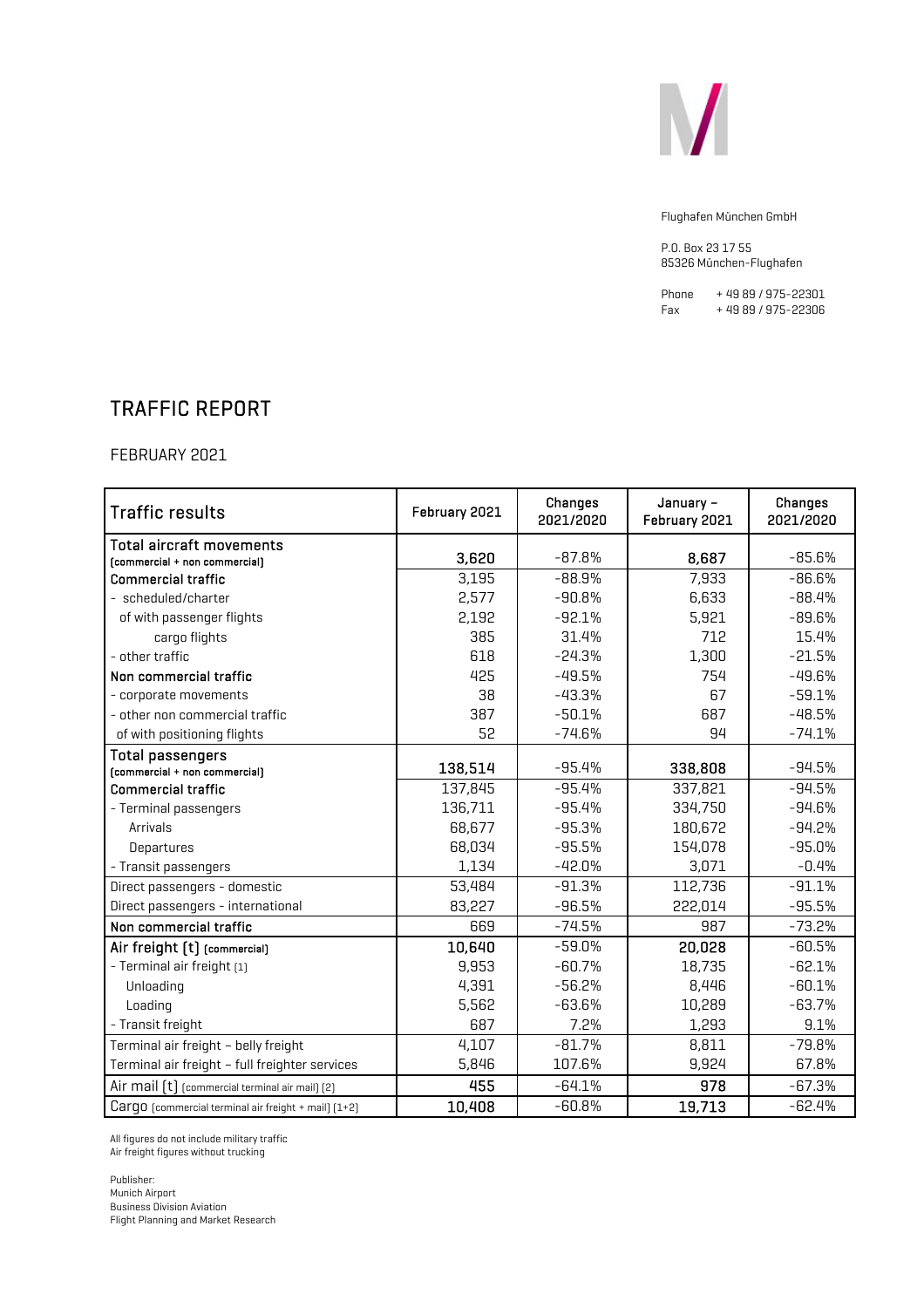

P.O. Box 23 17 55 85326 München-Flughafen

Phone + 49 89 / 975-22301<br>Fax + 49 89 / 975-22306 + 49 89 / 975-22306

# TRAFFIC REPORT

MARCH 2021

| <b>Traffic results</b>                         | March   | <b>Changes to</b> |          | January -         |          | <b>Changes to</b> |
|------------------------------------------------|---------|-------------------|----------|-------------------|----------|-------------------|
|                                                | 2021    | 2020              | 2019     | <b>March 2021</b> | 2020     | 2019              |
| <b>Total aircraft movements</b>                | 5,326   | $-69.6%$          | $-84.6%$ | 14,013            | $-82.0%$ | $-85.4%$          |
| [commercial + non commercial]                  |         |                   |          |                   |          |                   |
| <b>Commercial traffic</b>                      | 4,803   | $-71.4%$          | $-85.7%$ | 12,736            | $-83.2%$ | $-86.4%$          |
| - scheduled/charter                            | 3,995   | $-75.2%$          | $-87.8%$ | 10,628            | $-85.5%$ | $-88.3%$          |
| of with passenger flights                      | 3,540   | $-77.6%$          | $-89.0%$ | 9,461             | $-87.0%$ | $-89.5%$          |
| cargo flights                                  | 455     | 39.6%             | 33.4%    | 1,167             | 23.8%    | 18.4%             |
| - other traffic                                | 808     | 15.4%             | $-17.7%$ | 2,108             | $-10.6%$ | $-21.3%$          |
| Non commercial traffic                         | 523     | $-26.1%$          | $-41.6%$ | 1,277             | $-42.1%$ | $-49.1%$          |
| - corporate movements                          | 60      | 36.4%             | $-55.9%$ | 127               | $-38.9%$ | $-66.8%$          |
| - other non commercial traffic                 | 463     | $-30.3%$          | $-39.1%$ | 1,150             | $-42.4%$ | $-45.9%$          |
| of with positioning flights                    | 112     | $-61.1%$          | $-44.3%$ | 206               | $-68.4%$ | $-67.7%$          |
| <b>Total passengers</b>                        | 232,031 | $-82.5%$          | $-93.9%$ | 570,839           | $-92.4%$ | $-94.3%$          |
| [commercial + non commercial]                  |         |                   |          |                   |          |                   |
| <b>Commercial traffic</b>                      | 231,460 | $-82.6%$          | $-93.9%$ | 569,281           | $-92.4%$ | $-94.3%$          |
| - Terminal passengers                          | 230,112 | $-82.6%$          | $-93.9%$ | 564,862           | $-92.4%$ | $-94.3%$          |
| Arrivals                                       | 106,073 | $-85.0%$          | $-94.4%$ | 286,745           | $-92.5%$ | $-94.3%$          |
| Departures                                     | 124,039 | $-79.9%$          | $-93.4%$ | 278,117           | $-92.4%$ | $-94.4%$          |
| - Transit passengers                           | 1,348   | $-40.1%$          | $-87.7%$ | 4,419             | $-17.1%$ | $-71.7%$          |
| Direct passengers - domestic                   | 75,057  | $-71.4%$          | $-90.9%$ | 187,793           | $-87.7%$ | $-91.5%$          |
| Direct passengers - international              | 155,055 | $-85.4%$          | $-94.8%$ | 377,069           | $-93.7%$ | $-95.1%$          |
| Non commercial traffic                         | 571     | 13.3%             | $-58.7%$ | 1,558             | $-62.8%$ | $-75.5%$          |
| Air freight [t] [commercial]                   | 12,739  | $-33.2%$          | $-57.8%$ | 32,767            | $-53.0%$ | $-59.9%$          |
| -Terminal air freight                          | 11,919  | $-35.9%$          | $-59.4%$ | 30,654            | $-55.0%$ | $-61.6%$          |
| Unloading                                      | 4,317   | $-47.3%$          | $-65.7%$ | 12,763            | $-56.5%$ | $-62.3%$          |
| Loading                                        | 7,602   | $-26.9%$          | $-54.7%$ | 17,891            | $-53.8%$ | $-61.0%$          |
| -Transit freight                               | 820     | 68.7%             | $-1.0%$  | 2,113             | 26.5%    | 10.0%             |
| Terminal air freight - belly freight           | 4,386   | $-71.7%$          | $-82.2%$ | 13,197            | $-77.7%$ | $-80.5%$          |
| Terminal air freight - full freighter services | 7,533   | 145.7%            | 59.7%    | 17,457            | 94.4%    | 42.4%             |
| Air mail [t] [commercial terminal air mail]    | 560     | $-36.2%$          | $-68.4%$ | 1,538             | $-60.3%$ | $-69.8%$          |
| Cargo [commercial terminal air freight + mail] | 12,479  | $-35.9%$          | $-59.9%$ | 32,192            | $-55.2%$ | $-62.1%$          |

All figures do not include military traffic Air freight figures without trucking

Publisher: Munich Airport Business Division Aviation Flight Planning and Market Research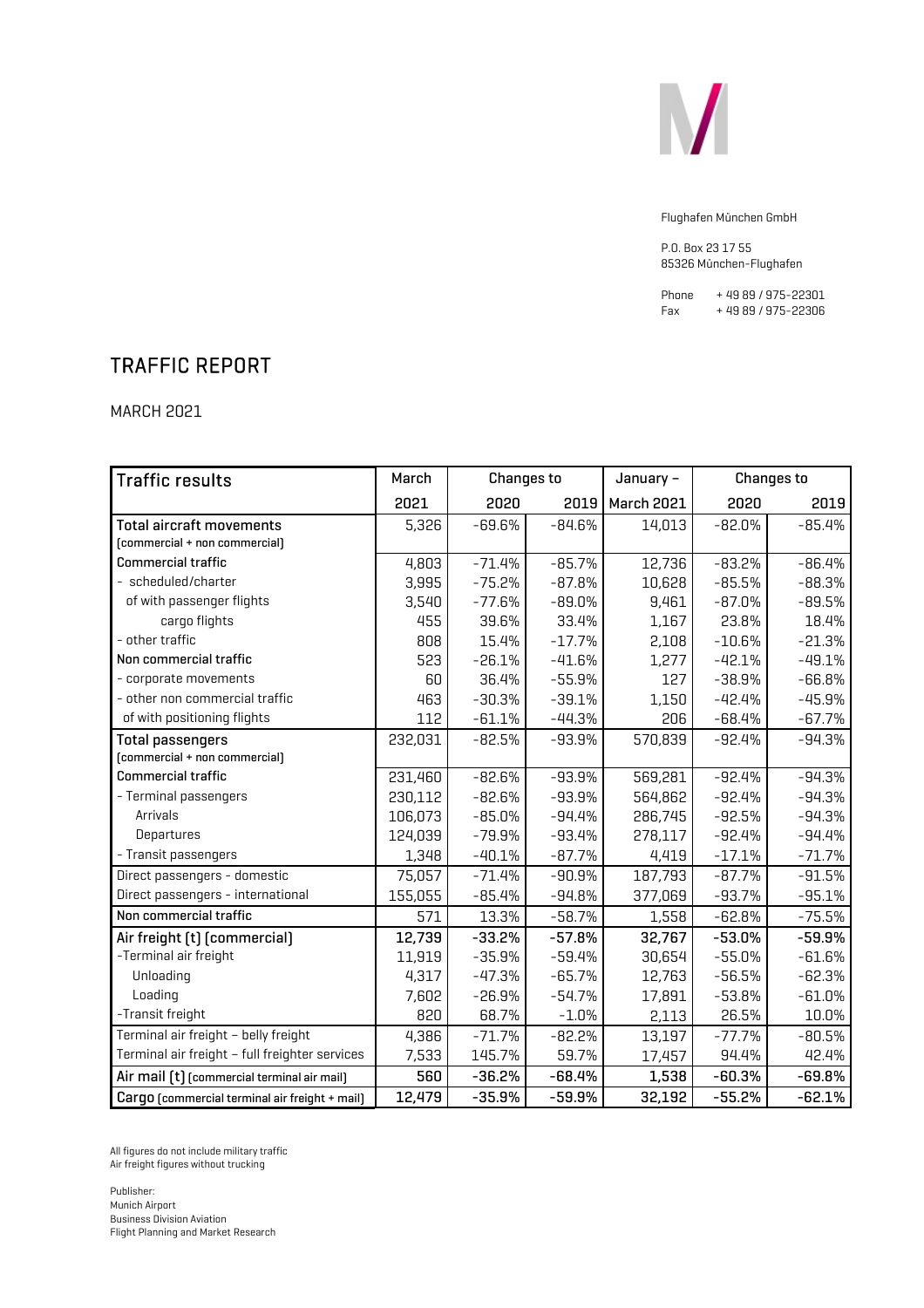

P.O. Box 23 17 55 85326 München-Flughafen

Phone 089 / 975-22301 Fax 089 / 975-22306

### TRAFFIC REPORT

April 2021

| Traffic results                            | April   | <b>Change</b> |          | Jan-Apr | Change   |          |
|--------------------------------------------|---------|---------------|----------|---------|----------|----------|
|                                            | 2021    | 2020          | 2019     | 2021    | 2020     | 2019     |
| <b>Total aircraft movements</b>            | 6,741   | 231.4%        | $-80.4%$ | 20,754  | $-74.1%$ | $-84.1%$ |
| <b>Commercial traffic</b>                  | 6,313   | 278.3%        | $-81.2%$ | 19,049  | $-75.4%$ | $-85.0%$ |
| scheduled / charter flights                | 5,487   | 331.0%        | $-83.2%$ | 16,115  | $-78.4%$ | $-87.0%$ |
| passenger flights                          | 5,169   | 479.5%        | $-84.0%$ | 14,630  | $-80.1%$ | $-88.0%$ |
| cargo flights                              | 318     | $-16.5%$      | 7.4%     | 1,485   | 12.2%    | 15.8%    |
| other traffic                              | 826     | 108.6%        | $-2.7%$  | 2,934   | 6.6%     | $-16.9%$ |
| Non-commercial traffic                     | 428     | 17.3%         | $-44.3%$ | 1,705   | $-33.7%$ | $-48.0%$ |
| corporate flights                          | 30      | 200.0%        | $-69.4%$ | 157     | $-28.0%$ | $-67.4%$ |
| other non-commercial traffic               | 398     | 12.1%         | $-40.6%$ | 1,548   | $-34.2%$ | $-44.6%$ |
| of which positioning flights               | 63      | 16.7%         | $-66.8%$ | 269     | $-61.8%$ | $-67.5%$ |
| <b>Total passengers</b>                    | 295,501 | 1197.6%       | $-92.6%$ | 866,340 | $-88.5%$ | $-93.8%$ |
| <b>Commercial passengers</b>               | 295,177 | 1214.2%       | $-92.6%$ | 864,458 | $-88.5%$ | $-93.8%$ |
| - Terminal passengers                      | 292,809 | 1204.7%       | $-92.7%$ | 857,671 | $-88.6%$ | $-93.9%$ |
| <b>Arrivals</b>                            | 154,263 | 960.2%        | $-92.3%$ | 441,008 | $-88.5%$ | $-93.7%$ |
| Departures                                 | 138,546 | 1655.5%       | $-93.1%$ | 416,663 | $-88.7%$ | $-94.0%$ |
| - Transit passengers                       | 2,368   | 13055.6%      | $-41.0%$ | 6,787   | 26.8%    | $-65.5%$ |
| Direct passengers - domestic               | 81,075  | 647.9%        | $-89.7%$ | 268,868 | $-82.5%$ | $-91.1%$ |
| Direct passengers - international          | 211,734 | 1725.1%       | $-93.4%$ | 588,803 | $-90.1%$ | $-94.6%$ |
| Non-commercial traffic                     | 324     | 3.5%          | $-76.4%$ | 1,882   | $-58.2%$ | $-75.6%$ |
| Air freight (t) commercial                 | 11,130  | 101.4%        | $-59.7%$ | 43,897  | $-41.7%$ | $-59.8%$ |
| - Terminal air freight                     | 10,478  | 112.3%        | $-61.2%$ | 41,132  | $-43.7%$ | $-61.5%$ |
| Unloaded                                   | 4,413   | 63.3%         | $-63.1%$ | 17,177  | $-46.4%$ | $-62.5%$ |
| Loaded                                     | 6,064   | 171.5%        | $-59.7%$ | 23,956  | $-41.5%$ | $-60.7%$ |
| - Transit freight                          | 652     | 10.7%         | 10.5%    | 2,764   | 22.3%    | 10.1%    |
| Terminal freight - belly freight           | 4,830   | 359.7%        | $-79.1%$ | 18,027  | $-70.0%$ | $-80.1%$ |
| Terminal freight - full freighters         | 5,648   | 45.4%         | 46.7%    | 23,106  | 79.6%    | 43.5%    |
| Air mail [t] commercial terminal           | 205     | 151.1%        | $-87.1%$ | 1,743   | $-55.9%$ | $-74.0%$ |
| <b>Cargo</b> (commercial freight and mail) | 10,683  | 112.9%        | $-62.6%$ | 42,875  | $-44.3%$ | $-62.2%$ |

All figures exclude military traffic

Air freight figures without trucking

Publisher: Flughafen München GmbH Department Aviation Flight Planning and Market Research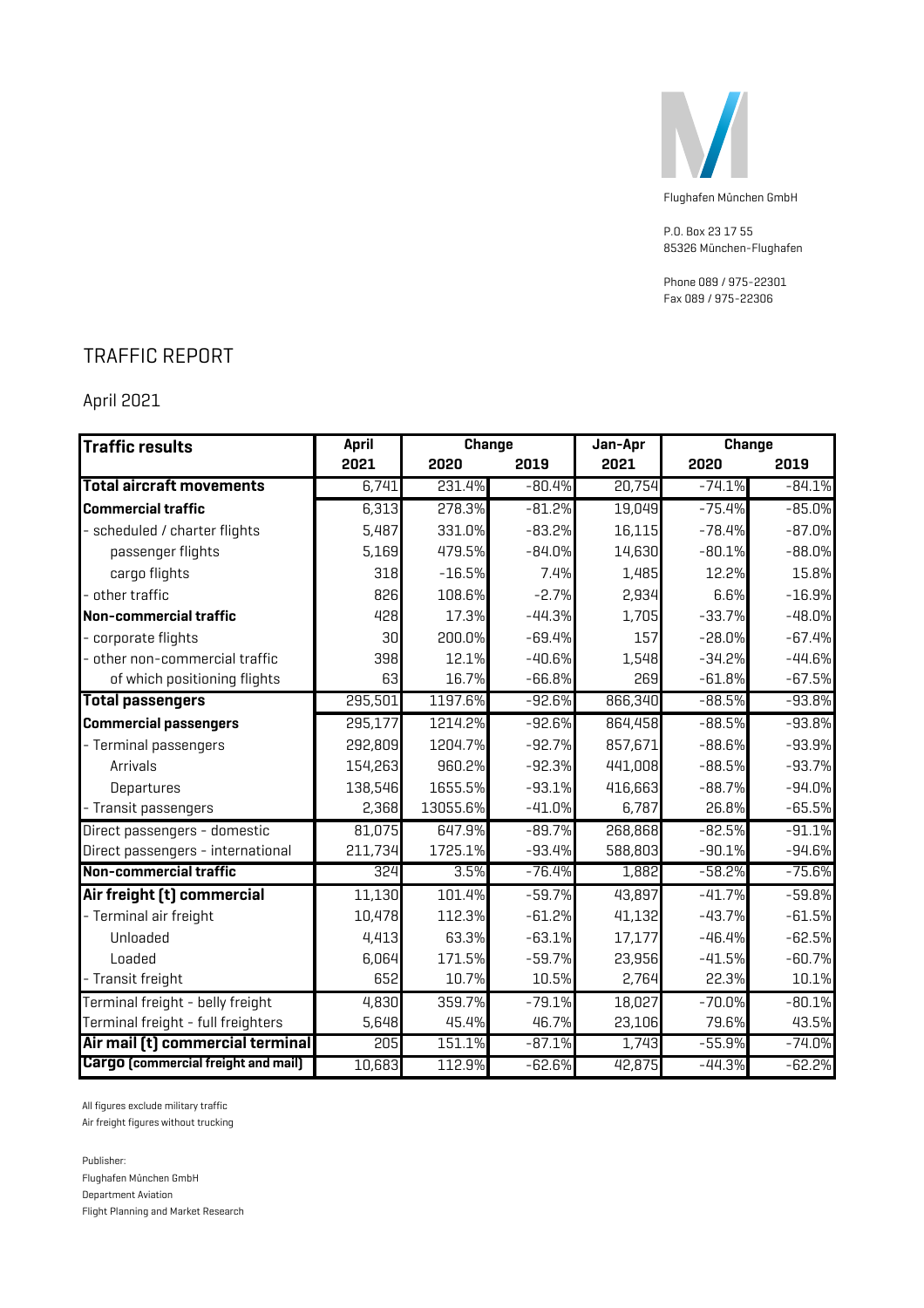

P.O. Box 23 17 55 85326 München-Flughafen

Phone 089 / 975-22301 Fax 089 / 975-22306

### **TRAFFIC REPORT**

May 2021

| <b>Traffic results</b>                     | May     | <b>Change</b> |          | Jan-May   |          | <b>Change</b> |
|--------------------------------------------|---------|---------------|----------|-----------|----------|---------------|
|                                            | 2021    | 2020          | 2019     | 2021      | 2020     | 2019          |
| <b>Total aircraft movements</b>            | 8,408   | 265.2%        | $-77.7%$ | 29,162    | $-64.6%$ | $-82.7%$      |
| <b>Commercial traffic</b>                  | 7,876   | 318.0%        | $-78.7%$ | 26,925    | $-66.1%$ | $-83.6%$      |
| - scheduled / charter flights              | 6,903   | 389.2%        | $-80.7%$ | 23,018    | $-69.8%$ | $-85.6%$      |
| passenger flights                          | 6,589   | 673.4%        | $-81.5%$ | 21,219    | $-71.4%$ | $-86.6%$      |
| cargo flights                              | 314     | $-43.8%$      | 5.4%     | 1,799     | $-4.5%$  | 13.9%         |
| other traffic                              | 973     | 105.7%        | $-11.2%$ | 3,907     | 21.1%    | $-15.5%$      |
| Non-commercial traffic                     | 532     | 27.3%         | $-33.2%$ | 2,237     | $-25.1%$ | $-45.1%$      |
| corporate flights                          | 61      | 56.4%         | $-54.1%$ | 218       | $-15.2%$ | $-64.5%$      |
| other non-commercial traffic               | 471     | 24.3%         | $-29.0%$ | 2,019     | $-26.1%$ | $-41.6%$      |
| of which positioning flights               | 97      | 177.1%        | $-43.9%$ | 366       | $-50.5%$ | $-63.4%$      |
| <b>Total passengers</b>                    | 499,430 | 1167.7%       | $-88.4%$ | 1,365,770 | $-81.9%$ | $-92.5%$      |
| <b>Commercial passengers</b>               | 499,028 | 1171.1%       | $-88.4%$ | 1,363,486 | $-81.9%$ | $-92.5%$      |
| - Terminal passengers                      | 496,898 | 1167.1%       | $-88.4%$ | 1,354,569 | $-82.0%$ | $-92.6%$      |
| Arrivals                                   | 226,438 | 1004.0%       | $-89.5%$ | 667,446   | $-82.6%$ | $-92.7%$      |
| Departures                                 | 270,460 | 1345.8%       | $-87.4%$ | 687,123   | $-81.4%$ | $-92.4%$      |
| - Transit passengers                       | 2,130   | 4740.9%       | $-2.7%$  | 8,917     | 65.3%    | $-59.2%$      |
| Direct passengers - domestic               | 109,285 | 254.1%        | $-88.0%$ | 378,153   | $-75.9%$ | $-90.3%$      |
| Direct passengers - international          | 387,613 | 4539.8%       | $-88.6%$ | 976,416   | $-83.7%$ | $-93.2%$      |
| Non-commercial traffic                     | 402     | 191.3%        | $-70.9%$ | 2,284     | $-50.8%$ | $-74.9%$      |
| Air freight (t) commercial                 | 12,556  | 58.1%         | $-57.0%$ | 56,453    | $-32.1%$ | $-59.2%$      |
| - Terminal air freight                     | 11,818  | 61.9%         | $-58.7%$ | 52,951    | $-34.1%$ | $-60.9%$      |
| Unloaded                                   | 4,750   | 10.8%         | $-60.1%$ | 21,927    | $-39.6%$ | $-62.0%$      |
| Loaded                                     | 7,069   | 134.6%        | $-57.6%$ | 31,024    | $-29.4%$ | $-60.0%$      |
| - Transit freight                          | 737     | 15.3%         | 16.6%    | 3,501     | 20.8%    | 11.4%         |
| Terminal freight - belly freight           | 6,016   | 1274.9%       | $-75.4%$ | 24,042    | $-60.3%$ | $-79.1%$      |
| Terminal freight - full freighters         | 5,803   | $-15.4%$      | 41.7%    | 28,908    | 46.5%    | 43.1%         |
| Air mail [t] commercial terminal           | 175     | 695.1%        | $-86.6%$ | 1,918     | $-51.7%$ | $-76.0%$      |
| <b>Cargo</b> [commercial freight and mail] | 11,994  | 63.8%         | $-59.9%$ | 54,869    | $-34.9%$ | $-61.7%$      |

All figures exclude military traffic

Air freight figures without trucking

Publisher:

Flughafen München GmbH

Department Aviation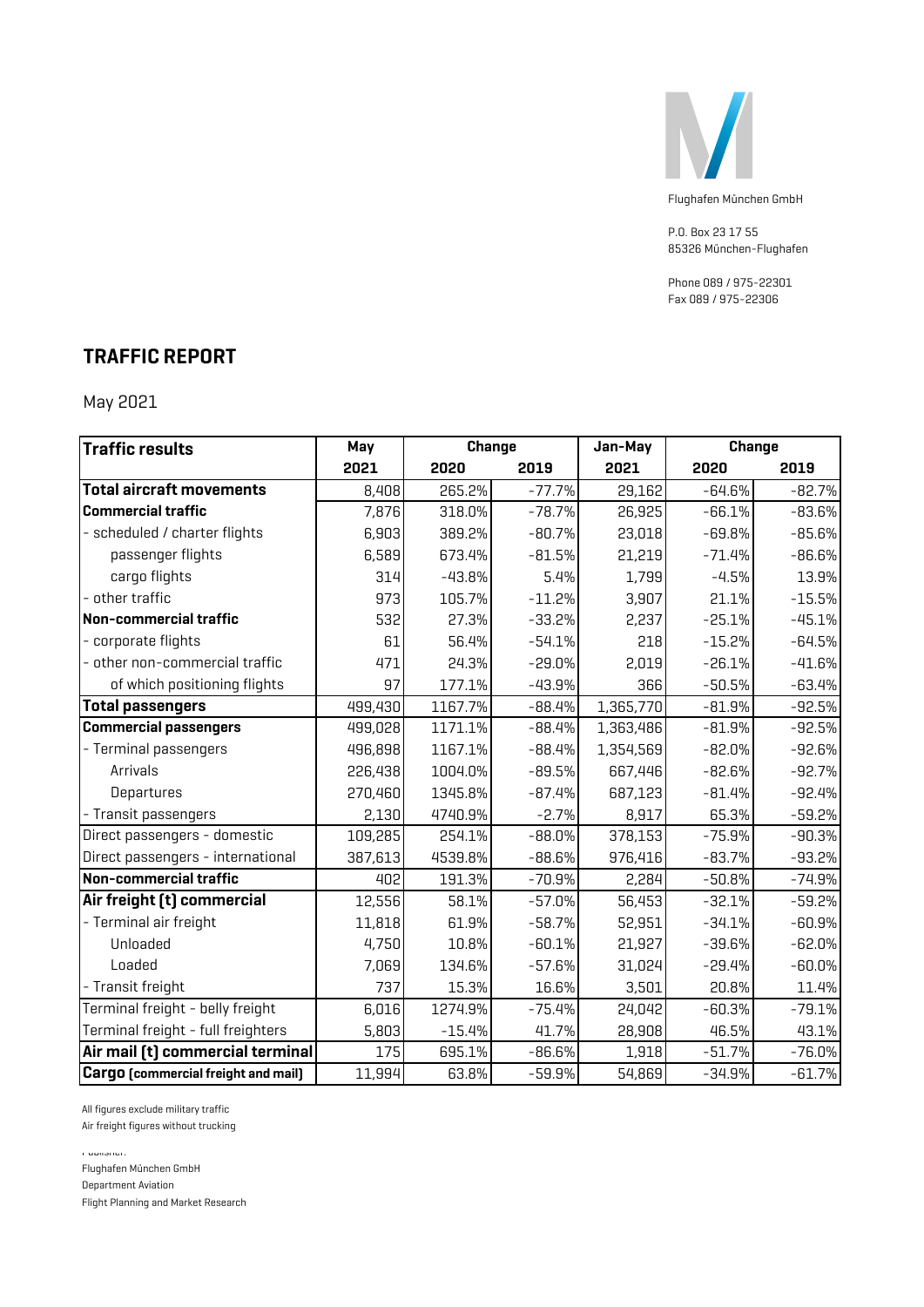

P.O. Box 23 17 55 85326 München-Flughafen

Phone 089 / 975-22301 Fax 089 / 975-22306

# **TRAFFIC REPORT**

June 2021

| <b>Traffic results</b>                     | June    | <b>Change</b> |          | Jan-Jun   |          | <b>Change</b> |
|--------------------------------------------|---------|---------------|----------|-----------|----------|---------------|
|                                            | 2021    | 2020          | 2019     | 2021      | 2020     | 2019          |
| <b>Total aircraft movements</b>            | 11,373  | 136.3%        | $-69.0%$ | 40,535    | $-53.5%$ | $-80.2%$      |
| <b>Commercial traffic</b>                  | 10,751  | 149.8%        | $-70.0%$ | 37,676    | $-55.0%$ | $-81.2%$      |
| - scheduled / charter flights              | 9,574   | 174.0%        | $-72.4%$ | 32,592    | $-59.1%$ | $-83.2%$      |
| passenger flights                          | 9,227   | 196.5%        | $-73.2%$ | 30,446    | $-60.6%$ | $-84.2%$      |
| cargo flights                              | 347     | $-9.2%$       | 31.9%    | 2,146     | $-5.3%$  | 16.4%         |
| - other traffic                            | 1,177   | 45.5%         | 9.1%     | 5,084     | 26.0%    | $-10.9%$      |
| Non-commercial traffic                     | 622     | 22.0%         | $-27.3%$ | 2,859     | $-18.3%$ | $-42.0%$      |
| - corporate flights                        | 63      | 90.9%         | $-40.6%$ | 281       | $-3.1%$  | $-61.0%$      |
| - other non-commercial traffic             | 559     | 17.2%         | $-25.5%$ | 2,578     | $-19.6%$ | $-38.7%$      |
| of which positioning flights               | 87      | 40.3%         | $-59.5%$ | 453       | $-43.5%$ | $-62.7%$      |
| <b>Total passengers</b>                    | 853,940 | 287.7%        | $-80.9%$ | 2,219,710 | $-71.4%$ | $-90.2%$      |
| <b>Commercial passengers</b>               | 853,429 | 288.0%        | $-80.9%$ | 2,216,915 | $-71.5%$ | $-90.3%$      |
| - Terminal passengers                      | 850,993 | 287.7%        | $-80.9%$ | 2,205,562 | $-71.6%$ | $-90.3%$      |
| Arrivals                                   | 437,377 | 309.6%        | $-80.7%$ | 1,104,823 | $-72.0%$ | $-90.3%$      |
| Departures                                 | 413,616 | 266.9%        | $-81.1%$ | 1,100,739 | $-71.1%$ | $-90.3%$      |
| - Transit passengers                       | 2,436   | 467.8%        | $.0\%$   | 11,353    | 94.9%    | $-53.2%$      |
| Direct passengers - domestic               | 159,770 | 80.8%         | $-80.7%$ | 537,923   | $-67.5%$ | $-88.7%$      |
| Direct passengers - international          | 691,223 | 427.2%        | $-81.0%$ | 1,667,639 | $-72.7%$ | $-90.7%$      |
| Non-commercial traffic                     | 511     | 70.3%         | $-66.4%$ | 2,795     | $-43.4%$ | $-73.7%$      |
| Air freight [t] commercial                 | 12,480  | 66.5%         | $-55.1%$ | 68,932    | $-24.0%$ | $-58.6%$      |
| - Terminal air freight                     | 11,667  | 70.6%         | $-57.1%$ | 64,618    | $-25.8%$ | $-60.3%$      |
| Unloaded                                   | 4,730   | 46.4%         | $-58.9%$ | 26,657    | $-32.6%$ | $-61.5%$      |
| Loaded                                     | 6,936   | 92.3%         | $-55.9%$ | 37,961    | $-20.2%$ | $-59.3%$      |
| - Transit freight                          | 813     | 24.0%         | 37.6%    | 4,314     | 21.4%    | 15.6%         |
| Terminal freight - belly freight           | 6,450   | 278.5%        | $-72.6%$ | 30,492    | $-51.0%$ | $-78.0%$      |
| Terminal freight - full freighters         | 5,217   | 1.6%          | 41.0%    | 34,125    | 37.2%    | 42.8%         |
| Air mail [t] commercial terminal           | 458     | 1548.6%       | $-64.6%$ | 2,376     | $-40.6%$ | $-74.4%$      |
| <b>Cargo</b> [commercial freight and mail] | 12,125  | 76.6%         | $-57.5%$ | 66,993    | $-26.5%$ | $-61.0%$      |

All figures exclude military traffic

Air freight figures without trucking

Publisher:

Flughafen München GmbH

Department Aviation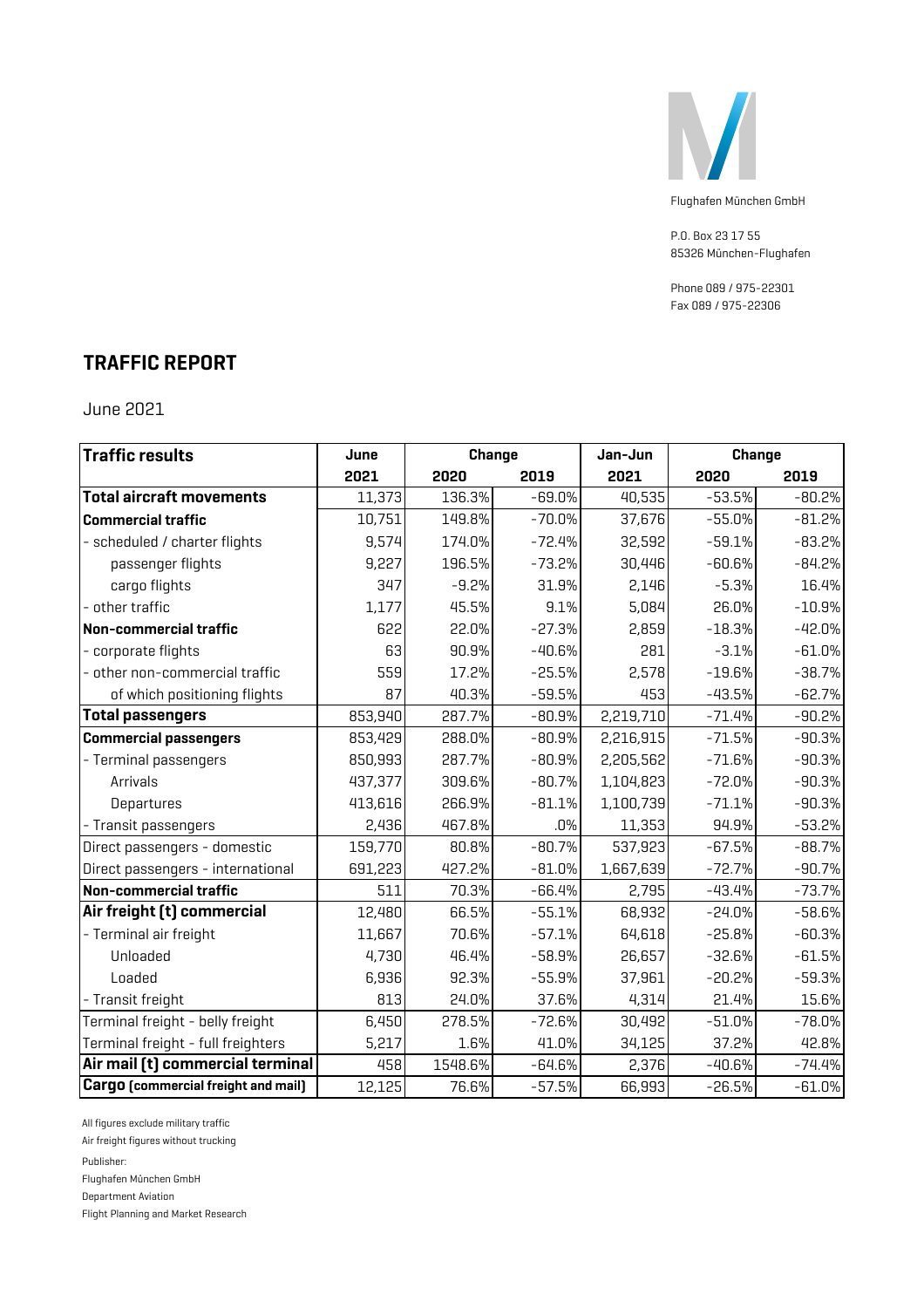

P.O. Box 23 17 55 85326 München-Flughafen

Phone 089 / 975-22301 Fax 089 / 975-22306

### **TRAFFIC REPORT**

July 2021

| <b>Traffic results</b>                     | July      | <b>Change</b> |          | Jan-Jul   |          | <b>Change</b> |
|--------------------------------------------|-----------|---------------|----------|-----------|----------|---------------|
|                                            | 2021      | 2020          | 2019     | 2021      | 2020     | 2019          |
| <b>Total aircraft movements</b>            | 16,181    | 59.0%         | $-57.3%$ | 56,716    | $-41.7%$ | $-76.6%$      |
| <b>Commercial traffic</b>                  | 15,520    | 61.2%         | $-58.2%$ | 53,196    | $-43.0%$ | $-77.6%$      |
| - scheduled / charter flights              | 14,367    | 68.4%         | $-60.2%$ | 46,959    | $-46.7%$ | $-79.6%$      |
| passenger flights                          | 14,000    | 71.9%         | $-60.9%$ | 44,446    | $-48.0%$ | $-80.5%$      |
| cargo flights                              | 367       | $-5.4%$       | 12.9%    | 2,513     | $-5.3%$  | 15.9%         |
| other traffic                              | 1,153     | 4.9%          | 11.5%    | 6,237     | 21.5%    | $-7.4%$       |
| Non-commercial traffic                     | 661       | 20.4%         | $-16.8%$ | 3,520     | $-13.0%$ | $-38.5%$      |
| - corporate flights                        | 60        | 53.8%         | $-45.9%$ | 341       | 3.6%     | $-59.0%$      |
| other non-commercial traffic               | 601       | 17.8%         | $-12.0%$ | 3,179     | $-14.5%$ | $-35.0%$      |
| of which positioning flights               | 88        | 8.6%          | $-45.0%$ | 541       | $-38.6%$ | $-60.7%$      |
| <b>Total passengers</b>                    | 1,446,939 | 116.9%        | $-69.2%$ | 3,666,649 | $-56.6%$ | $-86.6%$      |
| <b>Commercial passengers</b>               | 1,446,304 | 117.0%        | $-69.2%$ | 3,663,219 | $-56.6%$ | $-86.6%$      |
| - Terminal passengers                      | 1,444,335 | 116.8%        | $-69.2%$ | 3,649,897 | $-56.7%$ | $-86.7%$      |
| Arrivals                                   | 690,901   | 120.4%        | $-70.1%$ | 1,795,724 | $-57.9%$ | $-86.9%$      |
| Departures                                 | 753,434   | 113.7%        | $-68.3%$ | 1,854,173 | $-55.5%$ | $-86.4%$      |
| - Transit passengers                       | 1,969     | 285.3%        | 43.6%    | 13,322    | 110.3%   | $-48.0%$      |
| Direct passengers - domestic               | 234,006   | 28.2%         | $-72.8%$ | 771,929   | $-58.0%$ | $-86.2%$      |
| Direct passengers - international          | 1,210,329 | 150.3%        | $-68.4%$ | 2,877,968 | $-56.3%$ | $-86.8%$      |
| Non-commercial traffic                     | 635       | 60.4%         | $-55.4%$ | 3,430     | $-35.7%$ | $-71.5%$      |
| Air freight [t] commercial                 | 13,243    | 41.5%         | $-54.4%$ | 82,175    | $-17.9%$ | $-57.9%$      |
| - Terminal air freight                     | 12,419    | 42.8%         | $-56.1%$ | 77,037    | $-19.6%$ | $-59.6%$      |
| Unloaded                                   | 4,956     | 30.5%         | $-56.6%$ | 31,613    | $-27.1%$ | $-60.8%$      |
| Loaded                                     | 7,463     | 52.2%         | $-55.7%$ | 45,424    | $-13.4%$ | $-58.8%$      |
| - Transit freight                          | 824       | 24.3%         | 9.6%     | 5,138     | 21.8%    | 14.6%         |
| Terminal freight - belly freight           | 7,565     | 82.7%         | $-68.7%$ | 38,057    | $-42.7%$ | $-76.6%$      |
| Terminal freight - full freighters         | 4,854     | 6.5%          | 17.2%    | 38,980    | 32.5%    | 39.0%         |
| Air mail [t] commercial terminal           | 579       | 650.2%        | $-56.0%$ | 2,955     | $-27.5%$ | $-72.2%$      |
| <b>Cargo</b> [commercial freight and mail] | 12,998    | 48.1%         | $-56.1%$ | 79,992    | $-19.9%$ | $-60.3%$      |

All figures exclude military traffic

Air freight figures without trucking

Publisher:

Flughafen München GmbH

Department Aviation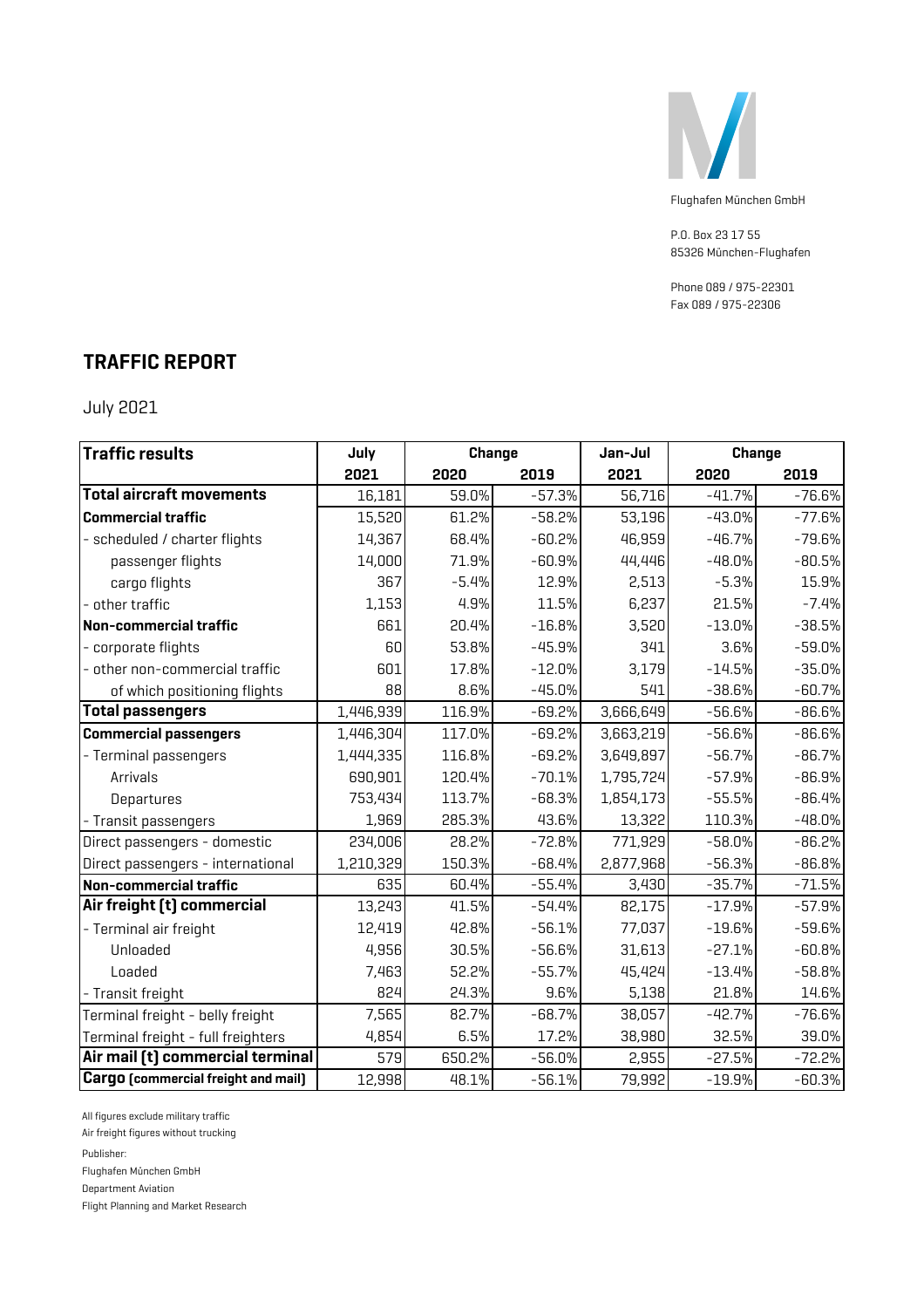

P.O. Box 23 17 55 85326 München-Flughafen

Phone 089 / 975-22301 Fax 089 / 975-22306

### **TRAFFIC REPORT**

August 2021

| <b>Traffic results</b>                     | <b>August</b> | <b>Change</b> |          | Jan-Aug   |          | <b>Change</b> |
|--------------------------------------------|---------------|---------------|----------|-----------|----------|---------------|
|                                            | 2021          | 2020          | 2019     | 2021      | 2020     | 2019          |
| <b>Total aircraft movements</b>            | 17,778        | 42.4%         | $-51.1%$ | 74,494    | $-32.2%$ | $-73.3%$      |
| <b>Commercial traffic</b>                  | 17,265        | 43.6%         | $-51.6%$ | 70,461    | $-33.1%$ | $-74.2%$      |
| - scheduled / charter flights              | 16,008        | 47.2%         | $-53.9%$ | 62,967    | $-36.4%$ | $-76.2%$      |
| passenger flights                          | 15,681        | 48.9%         | $-54.5%$ | 60,127    | $-37.4%$ | $-77.1%$      |
| cargo flights                              | 327           | $-5.8%$       | 11.6%    | 2,840     | $-5.3%$  | 15.4%         |
| - other traffic                            | 1,257         | 9.4%          | 37.2%    | 7,494     | 19.3%    | $-2.1%$       |
| Non-commercial traffic                     | 513           | 11.8%         | $-27.3%$ | 4,033     | $-10.5%$ | $-37.3%$      |
| - corporate flights                        | 26            | $-7.1%$       | 13.0%    | 367       | 2.8%     | $-57.0%$      |
| - other non-commercial traffic             | 487           | 13.0%         | $-28.7%$ | 3,666     | $-11.6%$ | $-34.2%$      |
| of which positioning flights               | 104           | 96.2%         | $-49.5%$ | 645       | $-31.1%$ | $-59.2%$      |
| <b>Total passengers</b>                    | 1,822,293     | 108.1%        | $-60.0%$ | 5,488,942 | $-41.1%$ | $-82.8%$      |
| <b>Commercial passengers</b>               | 1,821,758     | 108.1%        | $-60.0%$ | 5,484,977 | $-41.1%$ | $-82.9%$      |
| - Terminal passengers                      | 1,820,496     | 108.1%        | $-60.0%$ | 5,470,393 | $-41.2%$ | $-82.9%$      |
| Arrivals                                   | 890,113       | 104.4%        | $-60.1%$ | 2,685,837 | $-42.9%$ | $-83.2%$      |
| Departures                                 | 930,383       | 111.8%        | $-59.9%$ | 2,784,556 | $-39.5%$ | $-82.6%$      |
| - Transit passengers                       | 1,262         | 145.5%        | $-56.6%$ | 14,584    | 112.9%   | $-48.9%$      |
| Direct passengers - domestic               | 248,491       | 35.5%         | $-65.8%$ | 1,020,420 | $-49.5%$ | $-83.9%$      |
| Direct passengers - international          | 1,572,005     | 127.3%        | $-58.9%$ | 4,449,973 | $-38.9%$ | $-82.6%$      |
| Non-commercial traffic                     | 535           | 8.7%          | $-12.4%$ | 3,965     | $-32.0%$ | $-68.7%$      |
| Air freight [t] commercial                 | 13,251        | 26.8%         | $-52.1%$ | 95,426    | $-13.6%$ | $-57.2%$      |
| - Terminal air freight                     | 12,590        | 27.3%         | $-53.7%$ | 89,627    | $-15.2%$ | $-58.9%$      |
| Unloaded                                   | 5,122         | 18.3%         | $-55.2%$ | 36,735    | $-23.0%$ | $-60.1%$      |
| Loaded                                     | 7,468         | 34.3%         | $-52.5%$ | 52,891    | $-8.9%$  | $-58.0%$      |
| - Transit freight                          | 661           | 17.6%         | 27.4%    | 5,799     | 21.3%    | 15.9%         |
| Terminal freight - belly freight           | 8,279         | 32.7%         | $-64.8%$ | 46,337    | $-36.2%$ | $-75.1%$      |
| Terminal freight - full freighters         | 4,310         | 18.1%         | 19.1%    | 43,290    | 30.9%    | 36.7%         |
| Air mail [t] commercial terminal           | 547           | 171.2%        | $-58.8%$ | 3,502     | $-18.2%$ | $-70.7%$      |
| <b>Cargo</b> (commercial freight and mail) | 13,136        | 30.2%         | $-53.9%$ | 93,128    | $-15.3%$ | $-59.5%$      |

All figures exclude military traffic

Air freight figures without trucking

Publisher:

Flughafen München GmbH

Department Aviation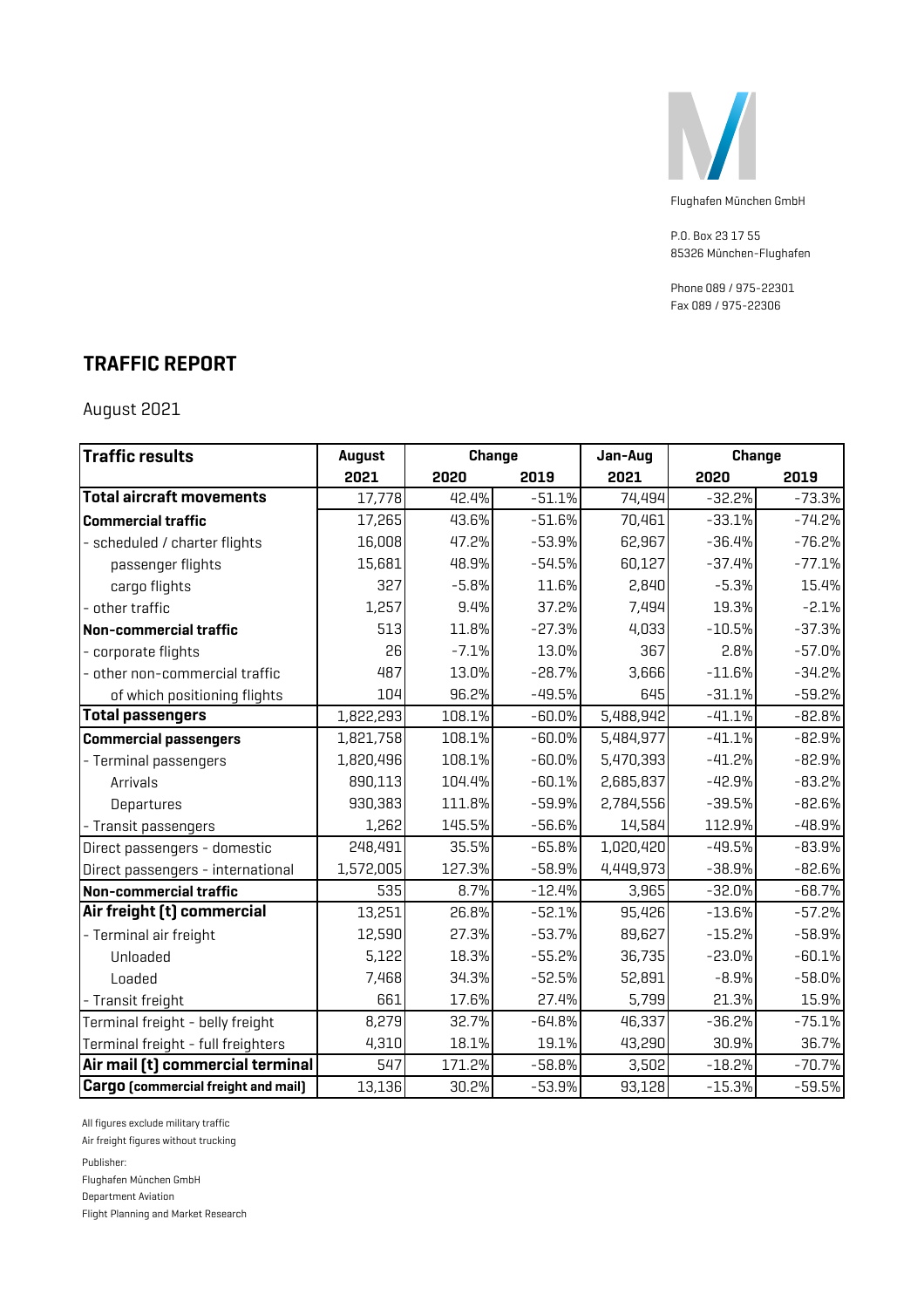

P.O. Box 23 17 55 85326 München-Flughafen

Phone 089 / 975-22301 Fax 089 / 975-22306

#### **TRAFFIC REPORT**

September 2021

| <b>Traffic results</b>                     | September | <b>Change</b> |          | Jan-Sep   |          | <b>Change</b> |
|--------------------------------------------|-----------|---------------|----------|-----------|----------|---------------|
|                                            | 2021      | 2020          | 2019     | 2021      | 2020     | 2019          |
| <b>Total aircraft movements</b>            | 19,145    | 47.6%         | $-49.8%$ | 93,639    | $-23.7%$ | $-70.5%$      |
| <b>Commercial traffic</b>                  | 18,488    | 49.5%         | $-50.4%$ | 88,949    | $-24.4%$ | $-71.3%$      |
| - scheduled / charter flights              | 17,052    | 52.9%         | $-52.9%$ | 80,019    | $-27.4%$ | $-73.4%$      |
| passenger flights                          | 16,662    | 54.9%         | $-53.6%$ | 76,789    | $-28.1%$ | $-74.3%$      |
| cargo flights                              | 390       | $-1.8%$       | 30.0%    | 3,230     | $-4.9%$  | 17.0%         |
| - other traffic                            | 1,436     | 18.5%         | 32.0%    | 8,930     | 19.1%    | 2.2%          |
| Non-commercial traffic                     | 657       | 9.0%          | $-17.8%$ | 4,690     | $-8.2%$  | $-35.1%$      |
| - corporate flights                        | 66        | 43.5%         | $-44.1%$ | 433       | 7.4%     | $-55.5%$      |
| - other non-commercial traffic             | 591       | 6.1%          | $-13.2%$ | 4,257     | $-9.5%$  | $-31.9%$      |
| of which positioning flights               | 78        | 41.8%         | $-55.2%$ | 723       | $-27.0%$ | $-58.8%$      |
| <b>Total passengers</b>                    | 1,865,887 | 155.3%        | $-59.5%$ | 7,354,829 | $-26.8%$ | $-79.9%$      |
| <b>Commercial passengers</b>               | 1,865,230 | 155.4%        | $-59.5%$ | 7,350,207 | $-26.8%$ | $-79.9%$      |
| - Terminal passengers                      | 1,864,268 | 155.7%        | $-59.5%$ | 7,334,661 | $-26.9%$ | $-79.9%$      |
| Arrivals                                   | 977,508   | 152.3%        | $-59.0%$ | 3,663,345 | $-28.0%$ | $-80.0%$      |
| Departures                                 | 886,760   | 159.5%        | $-60.0%$ | 3,671,316 | $-25.8%$ | $-79.8%$      |
| - Transit passengers                       | 962       | $-22.7%$      | $-53.9%$ | 15,546    | 92.1%    | $-49.3%$      |
| Direct passengers - domestic               | 319,826   | 58.1%         | $-64.1%$ | 1,340,246 | $-39.7%$ | $-81.4%$      |
| Direct passengers - international          | 1,544,442 | 193.1%        | $-58.4%$ | 5,994,415 | $-23.2%$ | $-79.6%$      |
| Non-commercial traffic                     | 657       | 18.8%         | $-56.4%$ | 4,622     | $-27.6%$ | $-67.4%$      |
| Air freight [t] commercial                 | 15,031    | 35.1%         | $-47.4%$ | 110,457   | $-9.2%$  | $-56.1%$      |
| - Terminal air freight                     | 14,091    | 35.0%         | $-49.7%$ | 103,718   | $-10.7%$ | $-57.8%$      |
| Unloaded                                   | 5,643     | 32.4%         | $-51.1%$ | 42,379    | $-18.4%$ | $-59.1%$      |
| Loaded                                     | 8,448     | 36.9%         | $-48.7%$ | 61,339    | $-4.5%$  | $-56.9%$      |
| - Transit freight                          | 940       | 35.7%         | 68.5%    | 6,740     | 23.2%    | 21.2%         |
| Terminal freight - belly freight           | 9,203     | 50.2%         | $-61.6%$ | 55,540    | $-29.5%$ | $-73.6%$      |
| Terminal freight - full freighters         | 4,888     | 13.4%         | 21.6%    | 48,178    | 28.9%    | 35.0%         |
| Air mail (t) commercial terminal           | 652       | 264.8%        | $-52.3%$ | 4,153     | $-6.8%$  | $-68.8%$      |
| <b>Cargo</b> [commercial freight and mail] | 14,743    | 38.9%         | $-49.8%$ | 107,871   | $-10.6%$ | $-58.4%$      |

All figures exclude military traffic

Air freight figures without trucking

Publisher:

Flughafen München GmbH

Department Aviation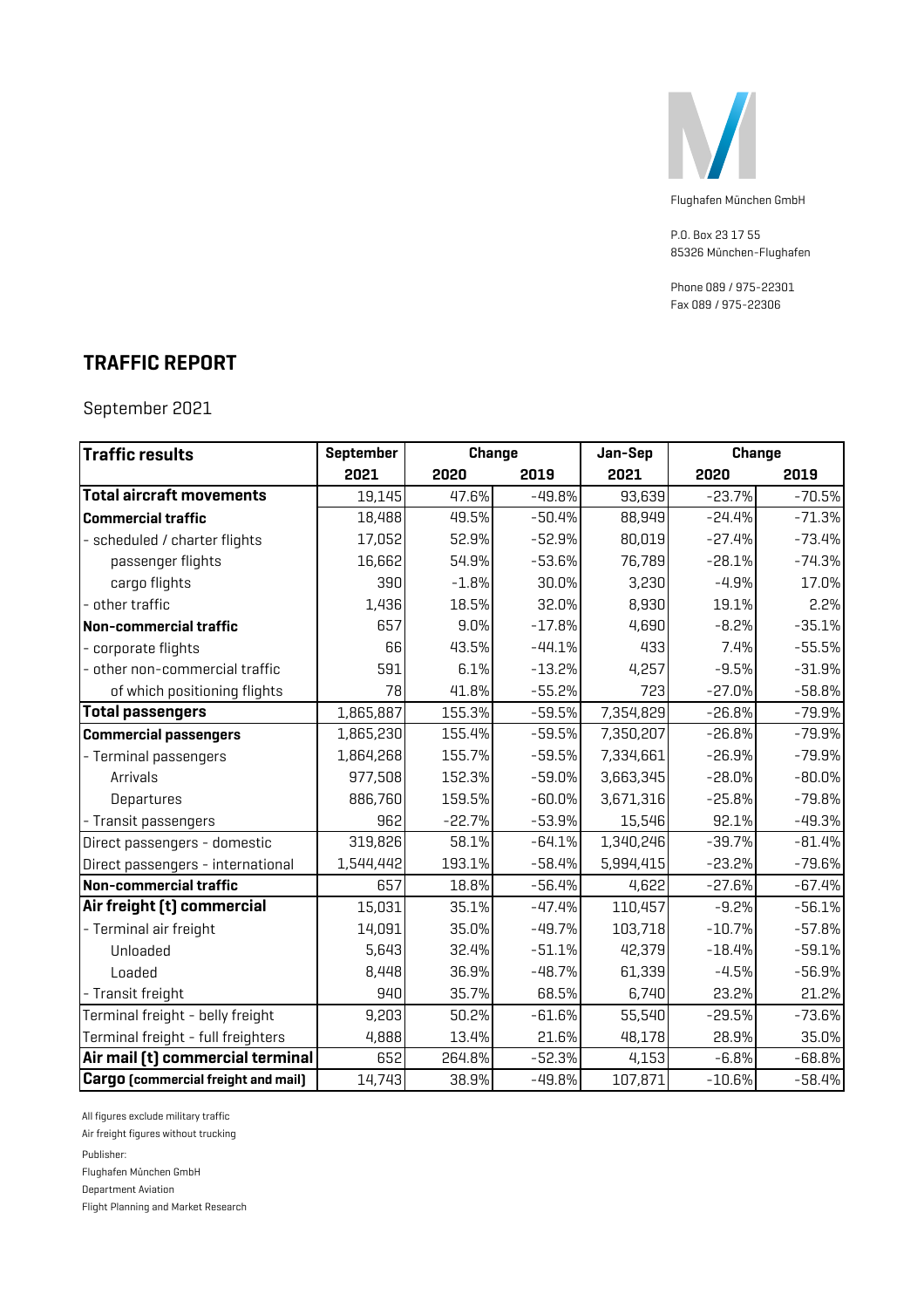

P.O. Box 23 17 55 85326 München-Flughafen

Phone 089 / 975-22301 Fax 089 / 975-22306

#### **TRAFFIC REPORT**

October 2021

| <b>Traffic results</b>                     | <b>October</b> |         | <b>Change</b> | Jan-Oct   |          | <b>Change</b> |
|--------------------------------------------|----------------|---------|---------------|-----------|----------|---------------|
|                                            | 2021           | 2020    | 2019          | 2021      | 2020     | 2019          |
| <b>Total aircraft movements</b>            | 20,963         | 81.4%   | $-44.2%$      | 114,602   | $-14.7%$ | $-67.7%$      |
| <b>Commercial traffic</b>                  | 20,335         | 84.1%   | $-44.5%$      | 109,284   | $-15.1%$ | $-68.5%$      |
| - scheduled / charter flights              | 18,937         | 88.0%   | $-46.8%$      | 98,956    | $-17.7%$ | $-70.6%$      |
| passenger flights                          | 18,553         | 91.6%   | $-47.4%$      | 95,342    | $-18.1%$ | $-71.4%$      |
| cargo flights                              | 384            | $-1.0%$ | 21.9%         | 3,614     | $-4.5%$  | 17.5%         |
| - other traffic                            | 1,398          | 43.8%   | 30.7%         | 10,328    | 22.0%    | 5.3%          |
| Non-commercial traffic                     | 628            | 22.7%   | $-30.0%$      | 5,318     | $-5.4%$  | $-34.5%$      |
| - corporate flights                        | 51             | 8.5%    | $-56.0%$      | 484       | 7.6%     | $-55.5%$      |
| - other non-commercial traffic             | 577            | 24.1%   | $-26.1%$      | 4,834     | $-6.5%$  | $-31.3%$      |
| of which positioning flights               | 91             | 59.6%   | $-59.2%$      | 814       | $-22.3%$ | $-58.9%$      |
| <b>Total passengers</b>                    | 2,084,715      | 257.9%  | $-53.1%$      | 9,439,544 | $-11.2%$ | $-77.0%$      |
| <b>Commercial passengers</b>               | 2,083,843      | 258.0%  | $-53.1%$      | 9,434,050 | $-11.2%$ | $-77.0%$      |
| - Terminal passengers                      | 2,082,803      | 258.4%  | $-53.1%$      | 9,417,464 | $-11.3%$ | $-77.0%$      |
| Arrivals                                   | 1,049,154      | 251.2%  | $-52.5%$      | 4,712,499 | $-12.5%$ | $-77.1%$      |
| Departures                                 | 1,033,649      | 266.1%  | $-53.6%$      | 4,704,965 | $-10.0%$ | $-77.0%$      |
| - Transit passengers                       | 1,040          | 6.7%    | $-33.8%$      | 16,586    | 82.9%    | $-48.5%$      |
| Direct passengers - domestic               | 394,301        | 135.9%  | $-56.2%$      | 1,734,547 | $-27.4%$ | $-78.6%$      |
| Direct passengers - international          | 1,688,502      | 307.9%  | $-52.3%$      | 7,682,917 | $-6.6%$  | $-76.6%$      |
| Non-commercial traffic                     | 872            | 96.0%   | $-47.6%$      | 5,494     | $-19.5%$ | $-65.3%$      |
| Air freight [t] commercial                 | 18,592         | 63.0%   | $-39.1%$      | 129,049   | $-3.0%$  | $-54.3%$      |
| - Terminal air freight                     | 17,901         | 67.4%   | $-40.3%$      | 121,619   | $-4.1%$  | $-55.9%$      |
| Unloaded                                   | 8,057          | 86.1%   | $-35.3%$      | 50,436    | $-10.4%$ | $-56.6%$      |
| Loaded                                     | 9,844          | 54.7%   | $-43.9%$      | 71,183    | 0.9%     | $-55.5%$      |
| - Transit freight                          | 691            | $-2.8%$ | 27.3%         | 7,431     | 20.2%    | 21.7%         |
| Terminal freight - belly freight           | 11,014         | 76.1%   | $-57.0%$      | 66,553    | $-21.7%$ | $-71.8%$      |
| Terminal freight - full freighters         | 6,887          | 55.2%   | 57.4%         | 55,065    | 31.7%    | 37.5%         |
| Air mail [t] commercial terminal           | 697            | 249.4%  | $-55.5%$      | 4,850     | 4.1%     | $-67.4%$      |
| <b>Cargo</b> (commercial freight and mail) | 18,598         | 70.8%   | $-41.1%$      | 126,469   | $-3.8%$  | $-56.5%$      |

All figures exclude military traffic

Air freight figures without trucking

Publisher:

Flughafen München GmbH

Department Aviation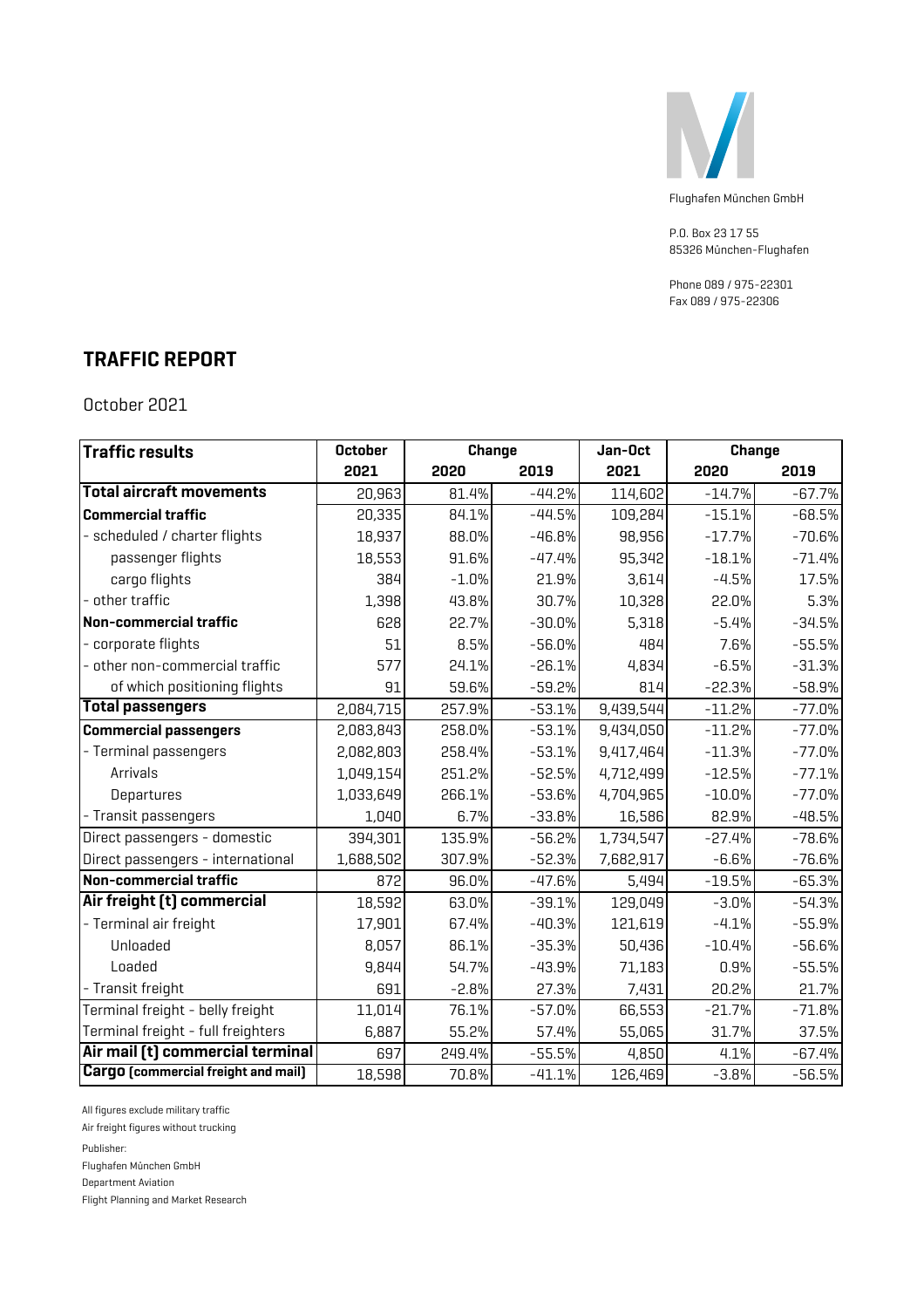

P.O. Box 23 17 55 85326 München-Flughafen

Phone 089 / 975-22301 Fax 089 / 975-22306

#### **TRAFFIC REPORT**

November 2021

| <b>Traffic results</b>              | <b>November</b> | <b>Change</b> |          | Jan-Nov    |          | <b>Change</b> |
|-------------------------------------|-----------------|---------------|----------|------------|----------|---------------|
|                                     | 2021            | 2020          | 2019     | 2021       | 2020     | 2019          |
| <b>Total aircraft movements</b>     | 19,356          | 190.9%        | $-38.9%$ | 133,958    | $-5.0%$  | $-65.3%$      |
| <b>Commercial traffic</b>           | 18,786          | 200.0%        | $-39.4%$ | 128,070    | $-5.1%$  | $-66.1%$      |
| - scheduled / charter flights       | 17,704          | 216.8%        | $-41.0%$ | 116,660    | $-7.3%$  | $-68.2%$      |
| passenger flights                   | 17,269          | 234.0%        | $-42.0%$ | 112,611    | $-7.4%$  | $-69.0%$      |
| cargo flights                       | 435             | 4.1%          | 61.1%    | 4,049      | $-3.7%$  | 21.0%         |
| - other traffic                     | 1,082           | 61.0%         | 11.5%    | 11,410     | 24.8%    | 5.8%          |
| Non-commercial traffic              | 570             | 45.0%         | $-16.4%$ | 5,888      | $-2.1%$  | $-33.1%$      |
| - corporate flights                 | 56              | $-1.8%$       | $-48.1%$ | 540        | 6.5%     | $-54.8%$      |
| - other non-commercial traffic      | 514             | 53.0%         | $-10.5%$ | 5,348      | $-2.9%$  | $-29.7%$      |
| of which positioning flights        | 120             | 79.1%         | $-35.5%$ | 934        | $-16.2%$ | $-56.9%$      |
| <b>Total passengers</b>             | 1,591,177       | 546.7%        | $-54.7%$ | 11,030,721 | 1.4%     | $-75.2%$      |
| <b>Commercial passengers</b>        | 1,590,549       | 547.3%        | $-54.7%$ | 11,024,599 | 1.4%     | $-75.3%$      |
| - Terminal passengers               | 1,590,233       | 550.6%        | $-54.7%$ | 11,007,697 | 1.4%     | $-75.3%$      |
| Arrivals                            | 816,731         | 545.5%        | $-54.6%$ | 5,529,230  | 0.3%     | $-75.3%$      |
| Departures                          | 773,502         | 556.0%        | $-54.8%$ | 5,478,467  | 2.5%     | $-75.3%$      |
| - Transit passengers                | 316             | $-75.8%$      | $-82.6%$ | 16,902     | 62.9%    | $-50.3%$      |
| Direct passengers - domestic        | 304,432         | 272.2%        | $-60.7%$ | 2,038,979  | $-17.5%$ | $-77.1%$      |
| Direct passengers - international   | 1,285,801       | 690.6%        | $-53.0%$ | 8,968,718  | 7.0%     | $-74.8%$      |
| Non-commercial traffic              | 628             | 106.6%        | $-61.6%$ | 6,122      | $-14.1%$ | $-64.9%$      |
| Air freight [t] commercial          | 22,698          | 116.2%        | $-23.2%$ | 151,748    | 5.7%     | $-51.3%$      |
| - Terminal air freight              | 22,130          | 123.8%        | $-23.9%$ | 143,748    | 5.1%     | $-52.9%$      |
| Unloaded                            | 11,192          | 163.9%        | $-11.6%$ | 61,628     | 1.8%     | $-52.1%$      |
| Loaded                              | 10,937          | 93.7%         | $-33.4%$ | 82,120     | 7.7%     | $-53.4%$      |
| - Transit freight                   | 568             | $-6.7%$       | 19.3%    | 7,999      | 17.8%    | 21.5%         |
| Terminal freight - belly freight    | 12,819          | 129.3%        | $-50.4%$ | 79,373     | $-12.4%$ | $-69.7%$      |
| Terminal freight - full freighters  | 9,311           | 116.8%        | 188.3%   | 64,376     | 39.6%    | 48.7%         |
| Air mail (t) commercial terminal    | 790             | 30.8%         | $-47.6%$ | 5,640      | 7.2%     | $-65.6%$      |
| Cargo [commercial freight and mail] | 22,920          | 118.5%        | $-25.1%$ | 149,388    | 5.2%     | $-53.5%$      |

All figures exclude military traffic

Air freight figures without trucking

Publisher:

Flughafen München GmbH

Department Aviation